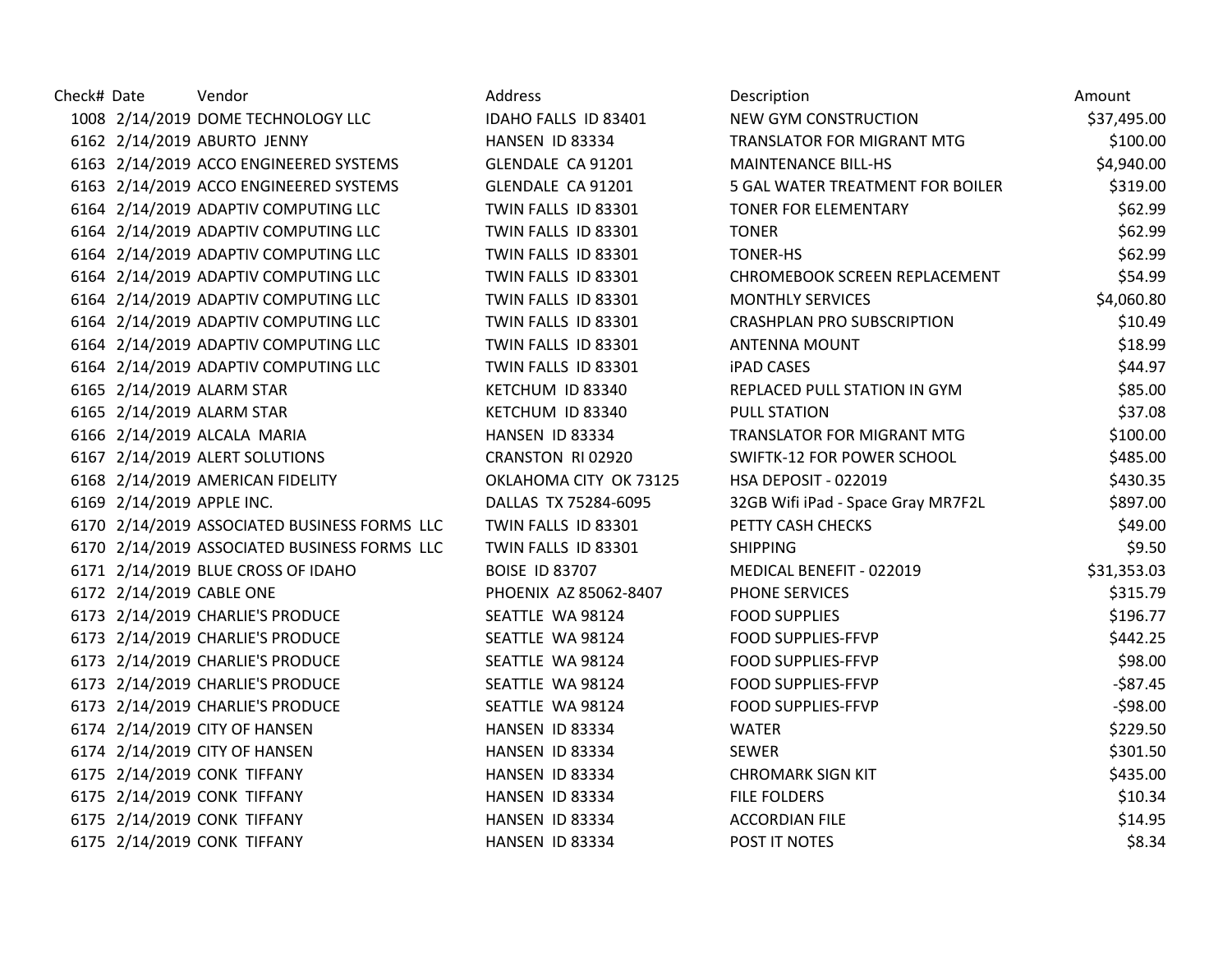| 6175 2/14/2019 CONK TIFFANY                 | HANSEN ID 83334       | <b>IDAHO PREVENTION CONF REG</b>          | \$180.00     |
|---------------------------------------------|-----------------------|-------------------------------------------|--------------|
| 6176 2/14/2019 CULLIGAN MAGIC VALLEY        | TWIN FALLS ID 83301   | JR/SR HIGH                                | \$27.20      |
| 6176 2/14/2019 CULLIGAN MAGIC VALLEY        | TWIN FALLS ID 83301   | ELEMENTARY                                | \$88.90      |
| 6176 2/14/2019 CULLIGAN MAGIC VALLEY        | TWIN FALLS ID 83301   | LUNCH ROOM                                | \$10.10      |
| 6177 2/14/2019 FLINN SCIENTIFIC INC         | BATAVIA IL 60510      | REPLACEMENT BELT FOR VON DE GRAFF         | \$34.20      |
| 6177 2/14/2019 FLINN SCIENTIFIC INC         | BATAVIA IL 60510      | SHIPPING/HANDELING                        | \$13.95      |
| 6178 2/14/2019 FOOD SERVICES OF AMERICA     | SEATTLE WA 98124-1846 | <b>FRIDAY LUNCHES</b>                     | \$34.08      |
| 6178 2/14/2019 FOOD SERVICES OF AMERICA     | SEATTLE WA 98124-1846 | <b>FOOD SUPPLIES</b>                      | \$444.22     |
| 6178 2/14/2019 FOOD SERVICES OF AMERICA     | SEATTLE WA 98124-1846 | <b>FOOD SUPPLIES</b>                      | \$573.33     |
| 6178 2/14/2019 FOOD SERVICES OF AMERICA     | SEATTLE WA 98124-1846 | <b>FOOD SUPPLIES</b>                      | \$496.86     |
| 6178 2/14/2019 FOOD SERVICES OF AMERICA     | SEATTLE WA 98124-1846 | <b>FOOD SUPPLIES</b>                      | \$640.52     |
| 6178 2/14/2019 FOOD SERVICES OF AMERICA     | SEATTLE WA 98124-1846 | <b>FOOD SUPPLIES</b>                      | \$1,650.18   |
| 6178 2/14/2019 FOOD SERVICES OF AMERICA     | SEATTLE WA 98124-1846 | <b>FOOD SUPPLIES-FFVP</b>                 | \$21.32      |
| 6178 2/14/2019 FOOD SERVICES OF AMERICA     | SEATTLE WA 98124-1846 | FOOD SUPPLIES-FFVP                        | \$50.26      |
| 6178 2/14/2019 FOOD SERVICES OF AMERICA     | SEATTLE WA 98124-1846 | <b>FOOD SUPPLIES-FFVP</b>                 | \$298.89     |
| 6178 2/14/2019 FOOD SERVICES OF AMERICA     | SEATTLE WA 98124-1846 | FOOD SUPPLIES-FFVP                        | \$31.34      |
| 6178 2/14/2019 FOOD SERVICES OF AMERICA     | SEATTLE WA 98124-1846 | <b>TRAILER RENTAL</b>                     | \$645.00     |
| 6179 2/14/2019 FREEMAN ASHLEY               | KIMBERLY ID 83341     | TITLE I NATIONAL CONVENTION-TRAVEL        | \$827.80     |
| 6180 2/14/2019 GREAT AMERICA FINANCIAL SERV | DALLAS TX 75266-0831  | COPIER AGREEMENT-ELEM                     | \$138.00     |
| 6180 2/14/2019 GREAT AMERICA FINANCIAL SERV | DALLAS TX 75266-0831  | COPIER AGREEMENT-HR/SR HIGH               | \$121.00     |
| 6181 2/14/2019 HAMILTON SHAREE              | KIMBERLY ID 83341     | MILEAGE TO SDE ASSESSMENT TRNG            | \$129.60     |
| 6181 2/14/2019 HAMILTON SHAREE              | KIMBERLY ID 83341     | MILEAGE TO GEAR UP TRAINING               | \$156.06     |
| 6181 2/14/2019 HAMILTON SHAREE              | KIMBERLY ID 83341     | <b>MEAL AT TRAINING</b>                   | \$24.75      |
| 6182 2/14/2019 AREVALO GUADALUPE            | HANSEN ID 83334       | TRANSLATOR FOR MIGRANT PARENT MTG         | \$100.00     |
| 6183 2/14/2019 HANSEN SCHOOL DISTRICT #415  |                       | EMPLOYER SHARE FICA/MDCR - 022019         | \$13,926.57  |
| 6184 2/14/2019 HANSEN SCHOOL DISTRICT #415  |                       | <b>EMPLOYER SHARE RETIREMENT - 022019</b> | \$20,761.68  |
| 6185 2/14/2019 HANSEN SCHOOL DISTRICT #415  |                       | PAYROLL - 022019                          | \$187,198.00 |
| 6186 2/14/2019 HARVEY'S OFFICE PLUS         | TWIN FALLS ID 83301   | LUNCH RM SUPPLIES                         | \$15.96      |
| 6187 2/14/2019 HENDERSON RICHARD            | TWIN FALLS ID 83301   | MILEAGE TO SDE ASSEMENT CONF              | \$156.88     |
| 6187 2/14/2019 HENDERSON RICHARD            | TWIN FALLS ID 83301   | MILEAGE TO IASA DIRECTORS CONF            | \$136.74     |
| 6188 2/14/2019 HERNANDEZ DACIA              | HANSEN ID 83334       | FRIDAY SCHOOL LUNCHES-HS SSD              | \$247.15     |
| 6188 2/14/2019 HERNANDEZ DACIA              | HANSEN ID 83334       | <b>ENRICHMENT SUPPLIES</b>                | \$568.52     |
| 6188 2/14/2019 HERNANDEZ DACIA              | HANSEN ID 83334       | FRIDAY SHCOOL LUNCHES                     | \$242.80     |
| 6188 2/14/2019 HERNANDEZ DACIA              | HANSEN ID 83334       | <b>FAMILY LITERACY NIGHT BOOKS</b>        | \$405.00     |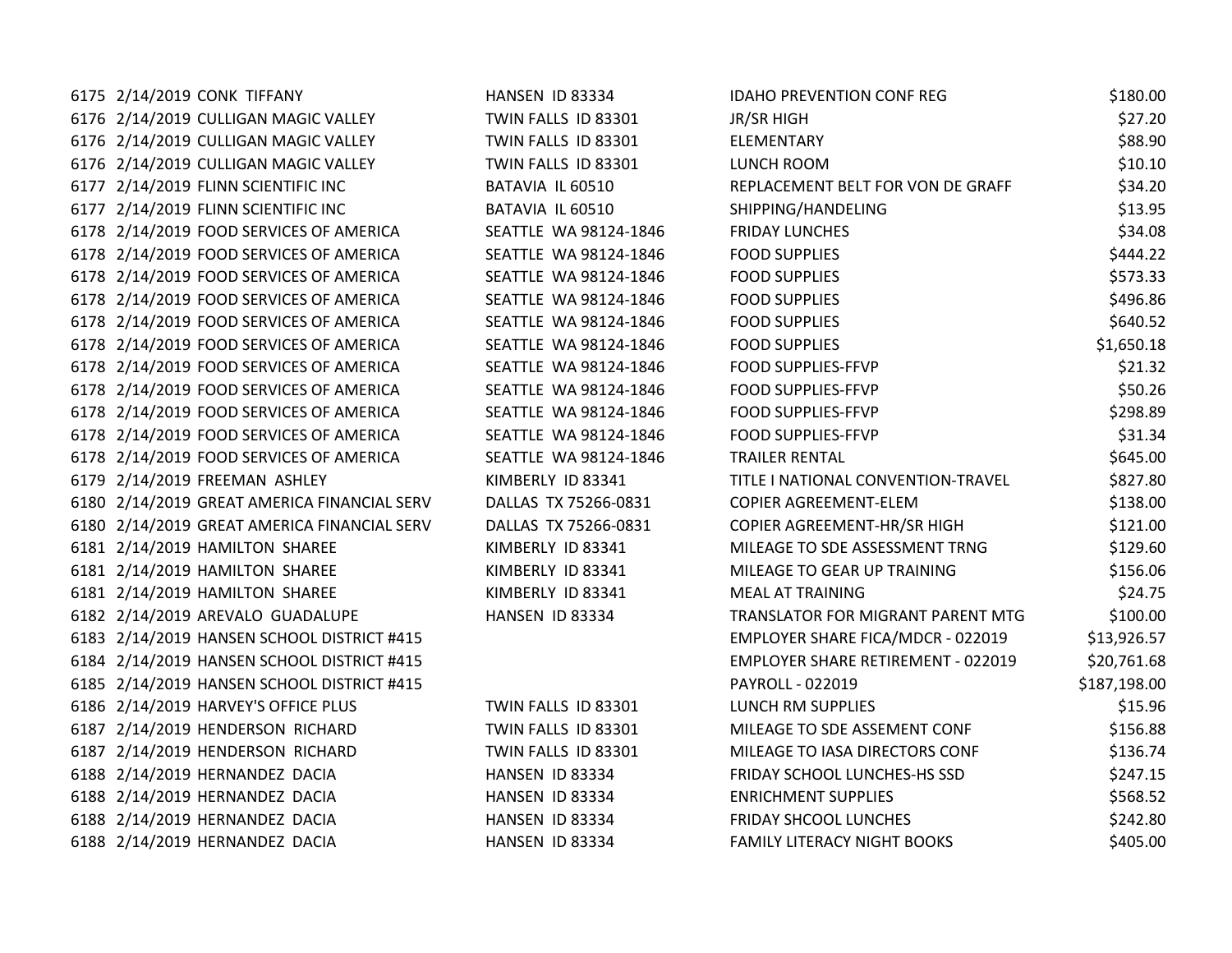| 6188 2/14/2019 HERNANDEZ DACIA                | HANSEN ID 83334              | LOVE & LOGIC PARENT EDUC LIBRARY   | \$411.70   |
|-----------------------------------------------|------------------------------|------------------------------------|------------|
| 6188 2/14/2019 HERNANDEZ DACIA                | HANSEN ID 83334              | <b>HOMEWORK SUPPLIES</b>           | \$38.24    |
| 6188 2/14/2019 HERNANDEZ DACIA                | HANSEN ID 83334              | LOVE & LOGIC NIGHT REFRESHMENTS    | \$117.12   |
| 6188 2/14/2019 HERNANDEZ DACIA                | HANSEN ID 83334              | FRIDAY SCHOOL LUNCHES-ELEM SSD     | \$81.45    |
| 6188 2/14/2019 HERNANDEZ DACIA                | HANSEN ID 83334              | <b>TAXES</b>                       | \$13.53    |
| 6189 2/14/2019 HOUGHTON MIFFLIN HARCOURT      | CHICAGO IL 60693             | MATH 180 COURSE 2-TEACHERS LICENSE | \$1,719.20 |
| 6189 2/14/2019 HOUGHTON MIFFLIN HARCOURT      | CHICAGO IL 60693             | <b>SHIPPING</b>                    | \$138.60   |
| 6190 2/14/2019 IDAHO ASSOC. OF SCHOOL ADMIN   | <b>BOISE ID 83714</b>        | SPED DIRECTORS CONF-R HENDERSON    | \$200.00   |
| 6191 2/14/2019 IDAHO DEPT OF HEALTH & WELFARE | BOISE ID 83720-0036          | <b>MEDICAID MATCH</b>              | \$6,000.00 |
| 6192 2/14/2019 IDAHO POWER                    | SEATTLE WA 98124-1966        | <b>PRESCHOOL</b>                   | \$47.64    |
| 6192 2/14/2019 IDAHO POWER                    | SEATTLE WA 98124-1966        | <b>FOOTBALL FIELD</b>              | \$5.19     |
| 6192 2/14/2019 IDAHO POWER                    | SEATTLE WA 98124-1966        | NEW GYM                            | \$1,257.36 |
| 6192 2/14/2019 IDAHO POWER                    | SEATTLE WA 98124-1966        | JR/SR HIGH                         | \$1,587.57 |
| 6192 2/14/2019 IDAHO POWER                    | SEATTLE WA 98124-1966        | <b>SOUTH MODULAR</b>               | \$16.60    |
| 6192 2/14/2019 IDAHO POWER                    | SEATTLE WA 98124-1966        | ELEMENTARY                         | \$2,794.85 |
| 6193 2/14/2019 INTEGRATED TECHNOLOGIES        | TWIN FALLS ID 83303-1843     | JR/SR HIGH COPY RM                 | \$177.44   |
| 6193 2/14/2019 INTEGRATED TECHNOLOGIES        | TWIN FALLS ID 83303-1843     | ELEMENTARY-XEROX                   | \$43.21    |
| 6193 2/14/2019 INTEGRATED TECHNOLOGIES        | TWIN FALLS ID 83303-1843     | ELEMENTARY-SHARP (12/15-1/15)      | \$52.40    |
| 6193 2/14/2019 INTEGRATED TECHNOLOGIES        | TWIN FALLS ID 83303-1843     | JR/SR HIGH-CRICUT RM               | \$37.75    |
| 6193 2/14/2019 INTEGRATED TECHNOLOGIES        | TWIN FALLS ID 83303-1843     | ELEMENTARY - SHARP                 | \$157.97   |
| 6194 2/14/2019 INTERMOUNTAIN GAS              | <b>BOISE ID 83732</b>        | <b>VOCATIONAL BLDG</b>             | \$418.88   |
| 6194 2/14/2019 INTERMOUNTAIN GAS              | <b>BOISE ID 83732</b>        | <b>PRESCHOOL</b>                   | \$115.89   |
| 6194 2/14/2019 INTERMOUNTAIN GAS              | <b>BOISE ID 83732</b>        | ELEMENTARY                         | \$628.16   |
| 6194 2/14/2019 INTERMOUNTAIN GAS              | <b>BOISE ID 83732</b>        | JR/SR HIGH                         | \$1,858.78 |
| 6195 2/14/2019 LAMMERS TRUCK CENTER           | TWIN FALLS ID 83301          | <b>BUS #6 REPLACE INJECTOR</b>     | \$264.29   |
| 6195 2/14/2019 LAMMERS TRUCK CENTER           | TWIN FALLS ID 83301          | <b>BUS #5 REPLACE U-JOINT</b>      | \$90.07    |
| 6195 2/14/2019 LAMMERS TRUCK CENTER           | TWIN FALLS ID 83301          | LABOR/MISC & FREIGHT               | \$682.50   |
| 6196 2/14/2019 LASSO JAMES                    | TWIN FALLS ID 83301          | <b>ACTIVITY DRIVER MEAL</b>        | \$6.50     |
| 6197 2/14/2019 McCARROLL ED                   | TWIN FALLS ID 83301          | <b>RESTRING BASS GUITAR</b>        | \$99.98    |
| 6197 2/14/2019 McCARROLL ED                   | TWIN FALLS ID 83301          | <b>TAXES</b>                       | \$3.00     |
| 6198 2/14/2019 MEADOW GOLD DAIRIES-BOISE      | DENVER CO 80271-0960         | <b>MILK PRODUCTS</b>               | \$1,752.06 |
| 6199 2/14/2019 NORCO                          | SALT LAKE CITY UT 84141-3124 | <b>CYLINDER RENTAL</b>             | \$5.96     |
| 6200 2/14/2019 OFFICE DEPOT                   | PHOENIX AZ 85038-9248        | <b>TONER PACKAGE-ELEM</b>          | \$394.77   |
| 6200 2/14/2019 OFFICE DEPOT                   | PHOENIX AZ 85038-9248        | TONER PACKAGE-CRICUT RM            | \$394.77   |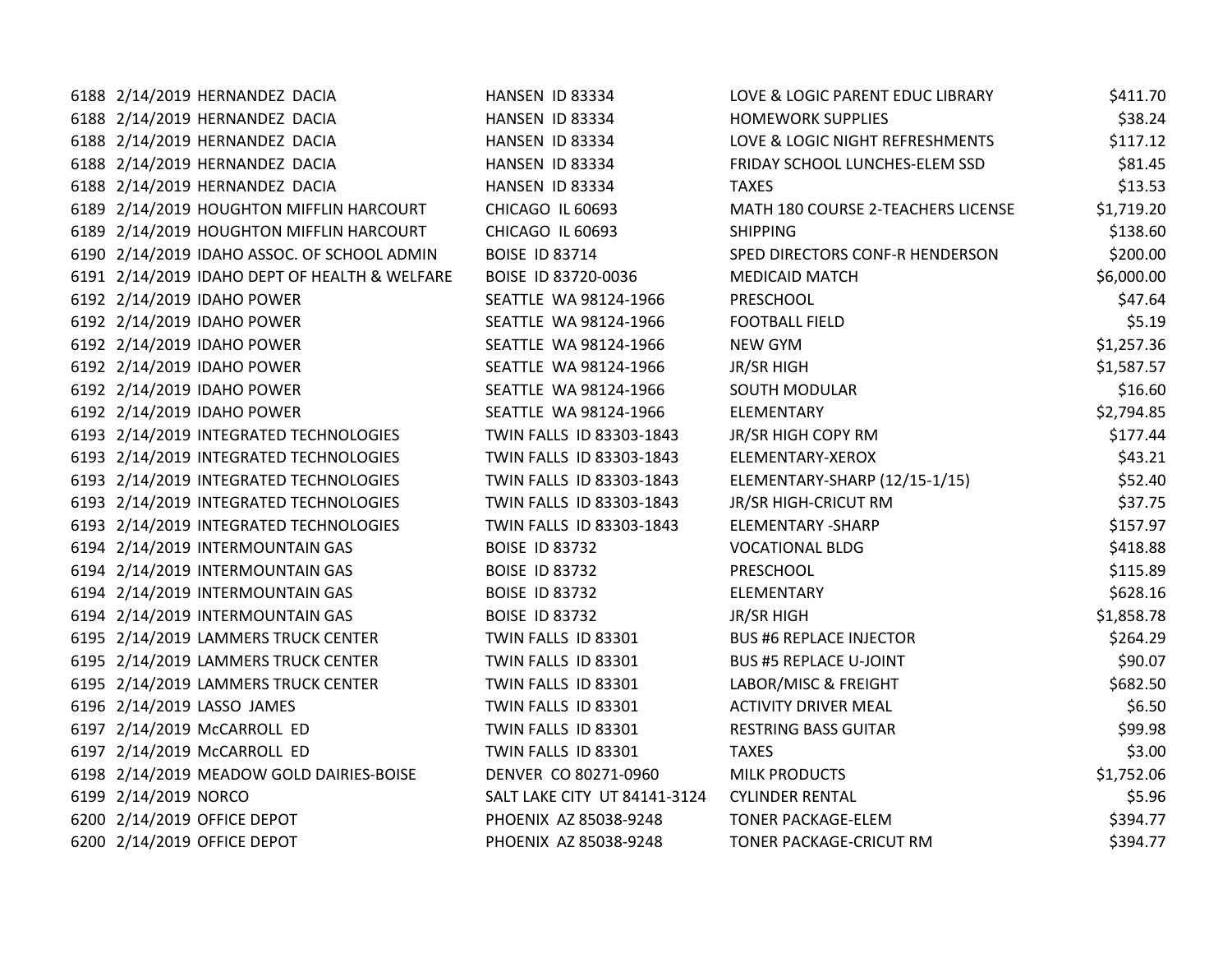| 6201 2/14/2019 PACIFIC STEEL & RECYCLING   | TWIN FALLS ID 83303-1413 | <b>FUEL CHARGE</b>                 | \$1.37     |
|--------------------------------------------|--------------------------|------------------------------------|------------|
| 6201 2/14/2019 PACIFIC STEEL & RECYCLING   | TWIN FALLS ID 83303-1413 | 1"X2"X1/8" TUBING                  | \$316.69   |
| 6201 2/14/2019 PACIFIC STEEL & RECYCLING   | TWIN FALLS ID 83303-1413 | 1/2"X2" FLAT IRON                  | \$41.77    |
| 6202 2/14/2019 PRIMARY THERAPY SOURCE      | TWIN FALLS ID 83301      | <b>OCCUPATIONAL THERAPY</b>        | \$1,547.55 |
| 6202 2/14/2019 PRIMARY THERAPY SOURCE      | TWIN FALLS ID 83301      | PHYSICAL THERAPY                   | \$1,150.80 |
| 6203 2/14/2019 COLLEGE ENTRANCE EXAM BOARD | CHICAGO IL 60693         | SAT TESTING FEE                    | \$360.00   |
| 6204 2/14/2019 PSI ENVIRONMENTAL           | TWIN FALLS ID 83301-7873 | ELEMENTARY                         | \$72.70    |
| 6204 2/14/2019 PSI ENVIRONMENTAL           | TWIN FALLS ID 83301-7873 | JR/SR HIGH                         | \$172.43   |
| 6205 2/14/2019 RIDLEY'S                    | TWIN FALLS ID 83301      | PRESCHOOL SUPPLIES                 | \$47.67    |
| 6206 2/14/2019 RIFE JAMES                  | TWIN FALLS ID 83301      | <b>ACTIVITY DRIVER MEALS</b>       | \$13.00    |
| 6207 2/14/2019 ROBERTSON SUPPLY INC        | NAMPA ID 83653-1366      | <b>URINAL WAX RINGS</b>            | \$14.40    |
| 6208 2/14/2019 RUSH MIKE                   | TWIN FALLS ID 83301      | ** VOID **                         | \$0.00     |
| 6209 2/14/2019 SELECT SOURCE INC           | KIMBERLY ID 83341        | LOCK REPAIRS-HS FRON OFFICE        | \$19.98    |
| 6209 2/14/2019 SELECT SOURCE INC           | KIMBERLY ID 83341        | <b>KEYS FOR WEIGHT ROOM</b>        | \$5.18     |
| 6210 2/14/2019 SMITHS CUSTOMER CHARGES     | PITTSBURGH PA 15264-4481 | WATER FOR MIGRANT PARENT MTG       | \$10.00    |
| 6210 2/14/2019 SMITHS CUSTOMER CHARGES     | PITTSBURGH PA 15264-4481 | <b>FRIDAY LUNCH SUPPLIES</b>       | \$80.07    |
| 6211 2/14/2019 STATE TAX COMMISSION        | BOISE ID 83707-0076      | <b>LUNCH TAXES</b>                 | \$2.55     |
| 6212 2/14/2019 TEK-HUT                     | TWIN FALLS ID 83301      | <b>INTERNET SERVICE</b>            | \$1,500.00 |
| 6213 2/14/2019 TOOLS FOR SCHOOLS           | EMMETT ID 83617          | <b>FOOD SUPPLIES</b>               | \$4,725.09 |
| 6214 2/14/2019 VALLEY WIDE COOPERATIVE     | <b>JEROME ID 83338</b>   | DIESEL CREDIT                      | $-5119.51$ |
| 6214 2/14/2019 VALLEY WIDE COOPERATIVE     | <b>JEROME ID 83338</b>   | YELLOW BUS FUEL                    | \$606.83   |
| 6215 2/14/2019 VERIZON WIRELESS            | DALLAS TX 75266-0108     | <b>CELL PHONES</b>                 | \$149.68   |
| 6216 2/14/2019 VISA                        | TWIN FALLS ID 83303-0249 | BOOKS/FOOD FOR MIGRANT PARENT MTG  | \$81.92    |
| 6216 2/14/2019 VISA                        | TWIN FALLS ID 83303-0249 | HOTEL FOR GEAR UP TRAIING          | \$291.54   |
| 6216 2/14/2019 VISA                        | TWIN FALLS ID 83303-0249 | PRESCHOOL BOOK                     | \$9.74     |
| 6216 2/14/2019 VISA                        | TWIN FALLS ID 83303-0249 | <b>REFUND TAXES FOR CHAIRS</b>     | $-510.20$  |
| 6216 2/14/2019 VISA                        | TWIN FALLS ID 83303-0249 | HOTEL FOR SPED DIRECTOR CONF       | \$110.76   |
| 6216 2/14/2019 VISA                        | TWIN FALLS ID 83303-0249 | WEIGHT ROOM GRANT SUPPLIES         | \$1,216.70 |
| 6216 2/14/2019 VISA                        | TWIN FALLS ID 83303-0249 | HOTEL FOR SPED DIRECTOR CONF       | \$110.76   |
| 6216 2/14/2019 VISA                        | TWIN FALLS ID 83303-0249 | PRESCHOOL GRANT SUPPLIES           | \$2,829.17 |
| 6216 2/14/2019 VISA                        | TWIN FALLS ID 83303-0249 | FOOD FOR MIGRANT PARENT MEETING    | \$49.30    |
| 6216 2/14/2019 VISA                        | TWIN FALLS ID 83303-0249 | SUPPLIES FOR MEDICAL CLASSES       | \$234.00   |
| 6216 2/14/2019 VISA                        | TWIN FALLS ID 83303-0249 | <b>CHAIRS FOR COUNSELOR OFFICE</b> | \$180.19   |
| 6216 2/14/2019 VISA                        | TWIN FALLS ID 83303-0249 | POST IT NOTES                      | \$9.99     |